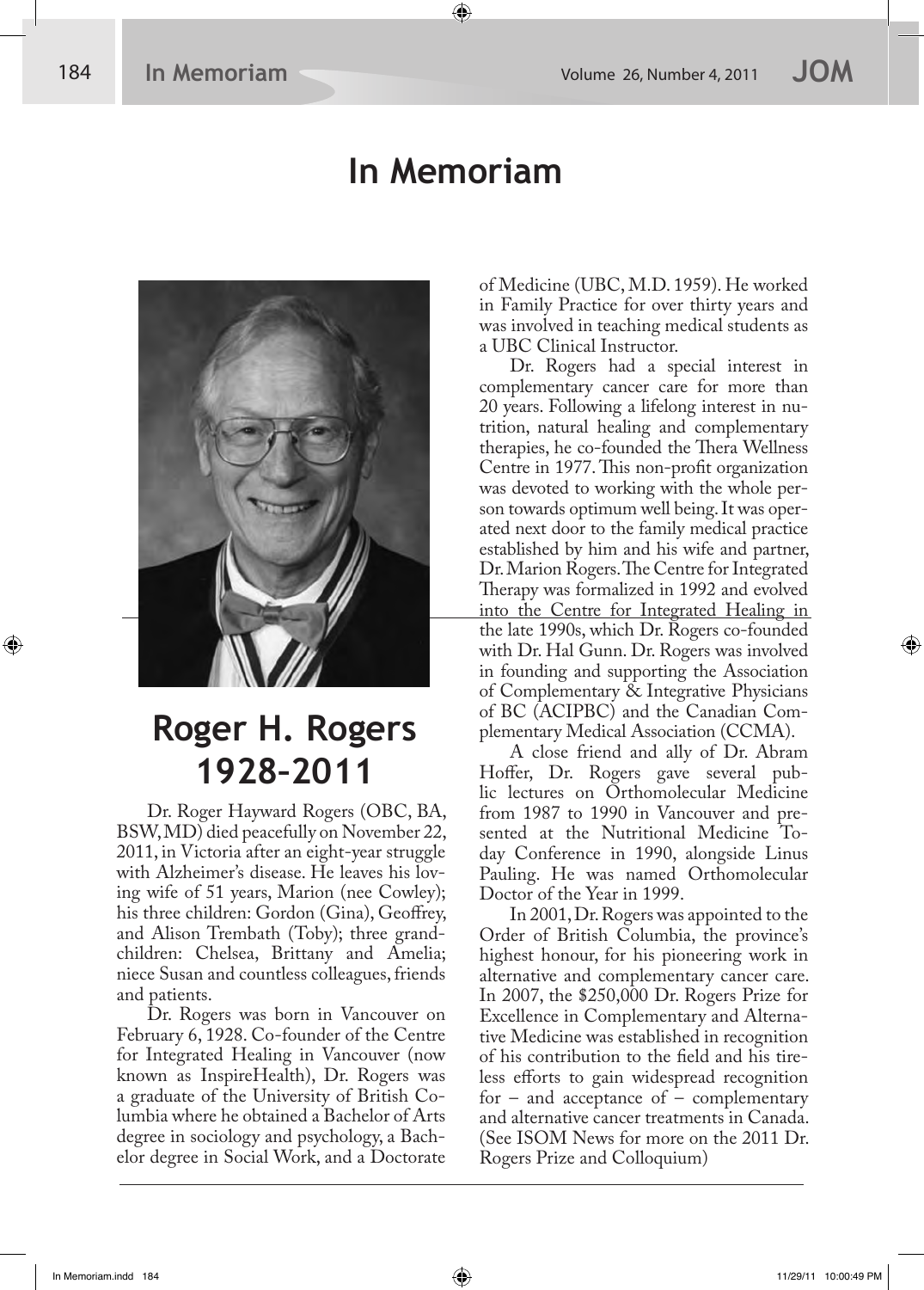#### **In Memoriam**



## **John R. Carlson 1934–2011**

John R. Carlson, the co-founder and president of J.R. Carlson Laboratories, passed away October 1; he was 77. Carlson retired last fall from his post at the company, and was serving as Director Emeritus. For 45 years, Carlson was dedicated to the natural products industry, serving as an active member of industry organizations including the American Academy of Anti-Aging Medicine, Natural Products Association (NPA), National Institute of Nutritional Education and Mid-American Health Organization; he was a founding member of Citizens for Health. In 2001, he received NPA's Crusader Award for given for "notable individual contributions above and beyond commercial success" and to those whose contributions have had a lasting benefit to the industry.

John Gay, executive director and CEO of NPA, commented, "John Carlson was tremendous supporter and leader of the Natural Products Association and the natural products industry for many years. He will be missed by all, but leaves a substantial legacy of giving back to the industry for us to emulate."

Carlson is survived by his wife, Susan, daughters Carilyn Anderson and Kirsten Cecchin, and three grandchildren.



# **Chris Reading, MB 1938 – 2011**

Dr. Chris Reading ( B.Sc., Dip Agr.Sc.,  $M.B., B.S., F.R.A.N.Z.C.P., F.A.C.N.E.M.)$ an Orthomolecular Medicine pioneer in Australia, has recently passed away of an unknown neurological condition after a